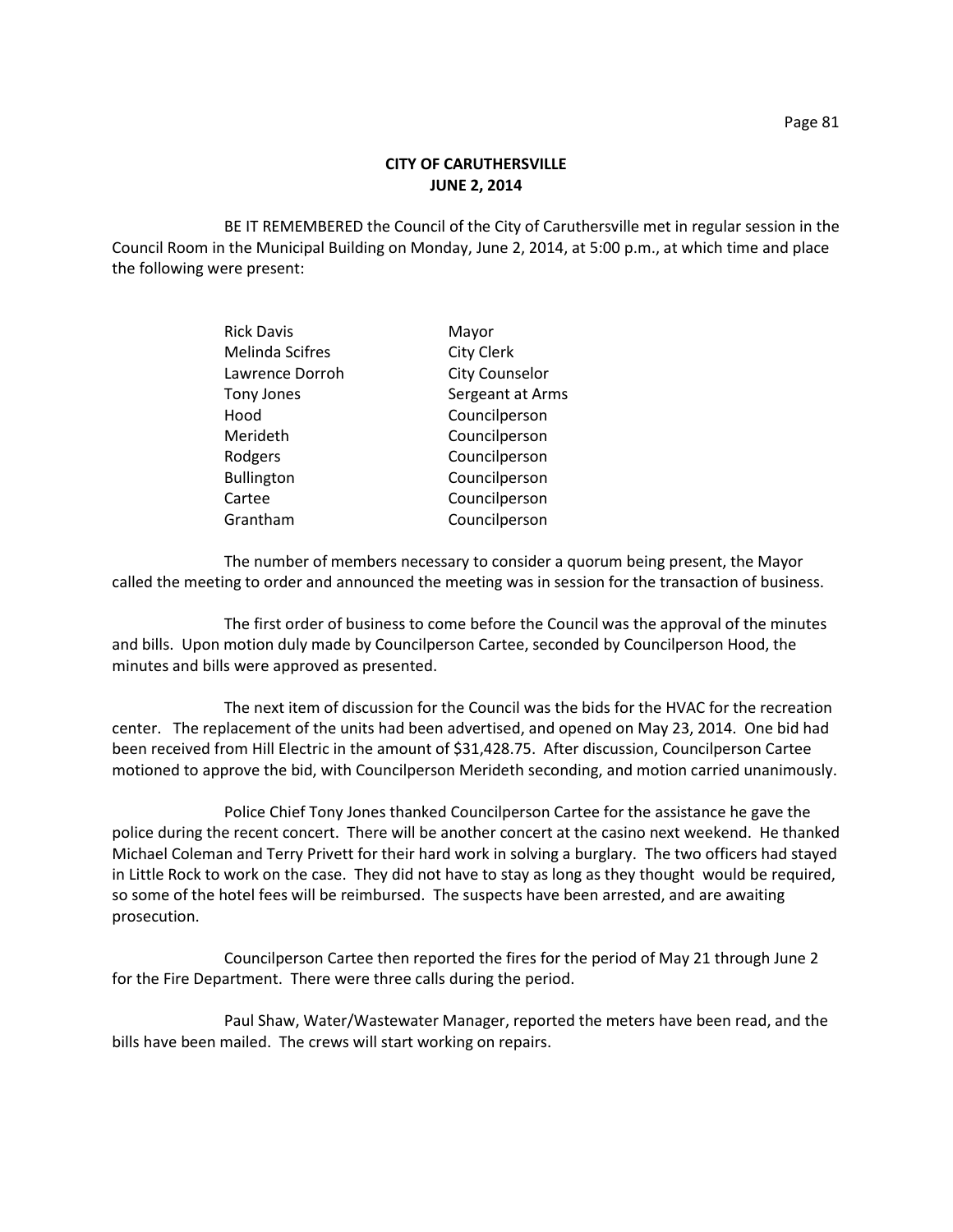Page 82

Terry Rushing, Street Commissioner, reported the crews have been working on street breaks and picking up yard waste. During this period, the backhoe needed to have repairs, and the large dump truck had to have the brakes replaced.

Keith Davis, Parks/Recreation Director, reported the pool is now operating under the summer hours. The coaches and managers are trying to get the baseball games done, but the weather has prohibited many of the games. Mr. Davis then congratulated the 15 year old boys on their win in the tournament at Blytheville.

Randall Lee, Code Enforcement Officer, reported mailing 36 notices to abate nuisances. Fourteen properties will have citations written on them, and the owners will appear in court. There are five properties that need to be mowed. Mayor Davis stated they would need to review how the lots will be mowed before hiring a contractor. Counselor Dorroh reported he is working on a draft for the Council to review regarding vehicles parked at residents. Councilperson Bullington asked what the next step was for those who had received citations. Counselor Dorroh stated the owners will be cited into municipal court, and each day that the violation remains is a new fine. Councilperson Rodgers reported an out-of-town property owner has contacted her regarding the City mowing his property. Mayor Davis stated the city could look at the problem.

Councilperson Rodgers then reported the salvage yard on Adams now has open box trailers on their property that children are playing around. Mr. Lee reported he has issued a notice and a citation for the area. The area needs to be cleaned up and mowed. Councilperson Rodgers reported there is a leak across from French Park that has been bubbling out of the ground since February. Mayor Davis then asked the Water/wastewater Manager to make a list of all the areas that have water leaks or other needed repairs to present to the Council. At each Council meeting, he will report which ones have been repaired.

Matt Fowler then appeared before the Council regarding the possibility of relocating his business – Bootheel Guns, and adding a firing range. The firing range would be fully lined with concrete to stop any bullets from going through the walls. He is considering the purchase of the property formerly known as Showcase Lounge on South Ward. Mr. Fowler is planning to add a paint ball area for children to the business. After discussion, Counselor Dorroh will research what needs to be changed to allow the type of business Mr. Fowler is requesting. The information will be prepared by the next meeting.

Councilperson Cartee thanked the officers that worked on the concert and kept the traffic flowing. This is a service the City should provide. The police were well organized.

With no further business to come before the Council, Councilperson Hood motioned to adjourn the meeting at 5:36 p.m., with Councilperson Grantham seconding, and motion carried unanimously.